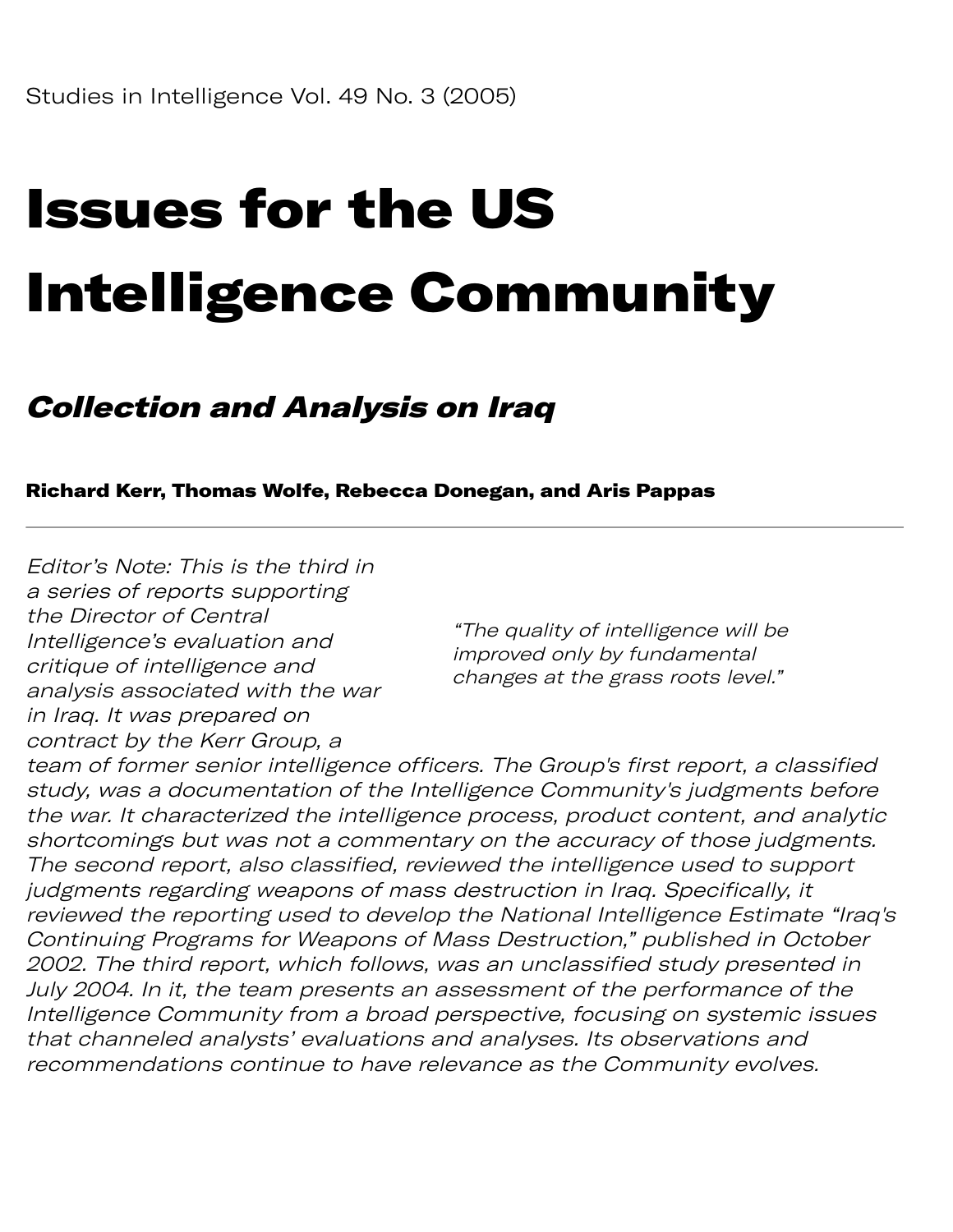\* \* \*

The Intelligence Community's uneven performance on Iraq from 2002–4 raised significant questions concerning the condition of intelligence collection, analysis, and policy support. The discussion of shortcomings and failures that follows is not meant to imply that all surprises can be prevented by even good intelligence. There are too many targets and too many ways of attacking them for even the best intelligence agencies to discover all threats in time to prevent them from happening. Nonetheless, improving performance requires an acknowledgement of past mistakes and a willingness to change.

This report was prepared at a time of a great rush to reorganize and give the leader of the Intelligence Community new authorities. That probably was a necessary activity. However, to move the organizational boxes and to offer new authorities are not the only answers or perhaps even the best answers. Based on our experience and what we learned during this review, the Group believes that the quality of intelligence will be improved only by fundamental changes at the grass roots level. That is, changes in collection, analysis, the nature of the product, and interaction with policymakers and other customers.

The Intelligence Community itself has made some useful changes and recommended others. Several fixes also have been proposed from outside the Community, which might be helpful but do not address some of the core problems identified by the Group. This report focuses on the question: Does the Community's flawed performance on Iraq represent one-time problems, not to be repeated, or is it symptomatic of deeper problems?

# Principal Findings of the Earlier Reports

The central focus of national intelligence reporting and analysis prior to the war was the extent of the Iraqi programs for developing weapons of mass destruction (WMD). The analysis on this issue by the Intelligence Community clearly was wide of the mark. That analysis relied heavily on old information acquired largely before late 1998 and was strongly influenced by untested, long-held assumptions. Moreover, the analytic judgments rested almost solely on technical analysis, which has a natural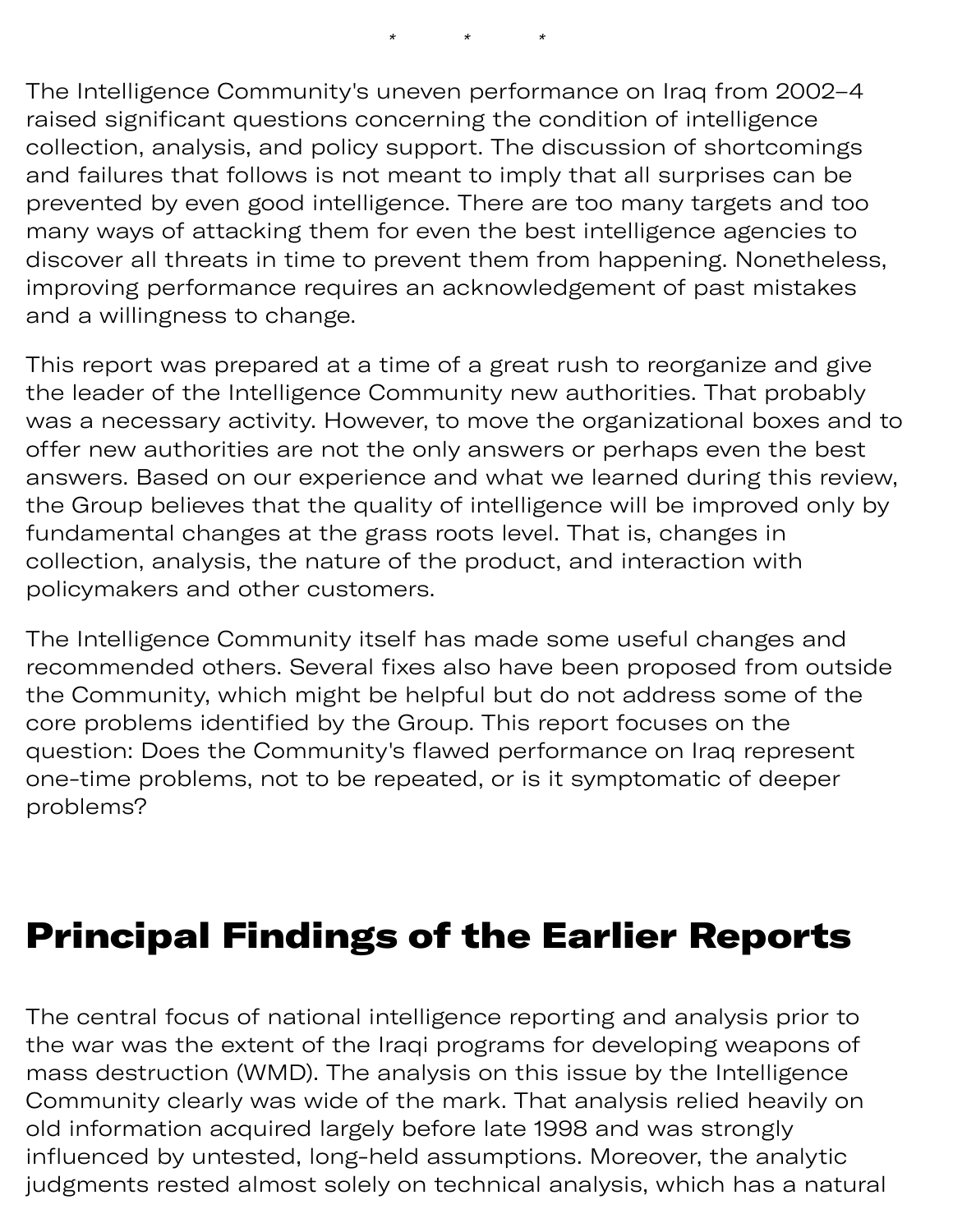judgments rested almost solely on technical analysis, which has a natural tendency to put bits and pieces together as evidence of coherent programs and to equate programs to capabilities. As a result the analysis, although understandable and explainable, arrived at conclusions that were seriously flawed, misleading, and even wrong.

Intelligence produced prior to the war on a wide range of other issues accurately addressed such topics as how the war would develop and how Iraqi forces would or would not fight. It also provided perceptive analysis on Iraq's links to al Qa'ida; calculated the impact of the war on oil markets; and accurately forecast the reactions of the ethnic and tribal factions in Iraq. Indeed, intelligence assessments on post-Saddam issues were particularly insightful. These and many other topics were thoroughly examined in a variety of intelligence products that have proven to be largely accurate.

The national intelligence produced on the technical and cultural/political areas, however, remained largely distinct and separate. Little or no attempt was made to examine or explain the impact of each area on the other. Thus, perspective and a comprehensive sense of understanding of the Iraqi target per se were lacking. This independent preparation of intelligence products in these distinct but interrelated areas raises significant questions about how intelligence supports policy. In an ironic twist, the policy community was receptive to technical intelligence (the weapons program), where the analysis was wrong, but apparently paid little attention to intelligence on cultural and political issues (post-Saddam Iraq), where the analysis was right.

With respect to the weapons programs, some critics have argued that the off-the-mark judgments resulted largely from reinforcement of the Community's assumptions by an audience that was predisposed to believe them. This, however, seems to have been less a case of policy reinforcing "helpful" intelligence judgments than a case of policy deliberations deferring to the Community in an area where classified information and technical analysis were seen as giving it unique expertise.

On the other hand, the Intelligence Community's analysis of post-Saddam Iraq rested on little hard information, was informed largely by strong regional and country expertise developed over time, and yet was on the mark. Intelligence projections in this area, however, although largely accurate, had little or no impact on policy deliberations.

The bifurcation of analysis between the technical and the cultural/political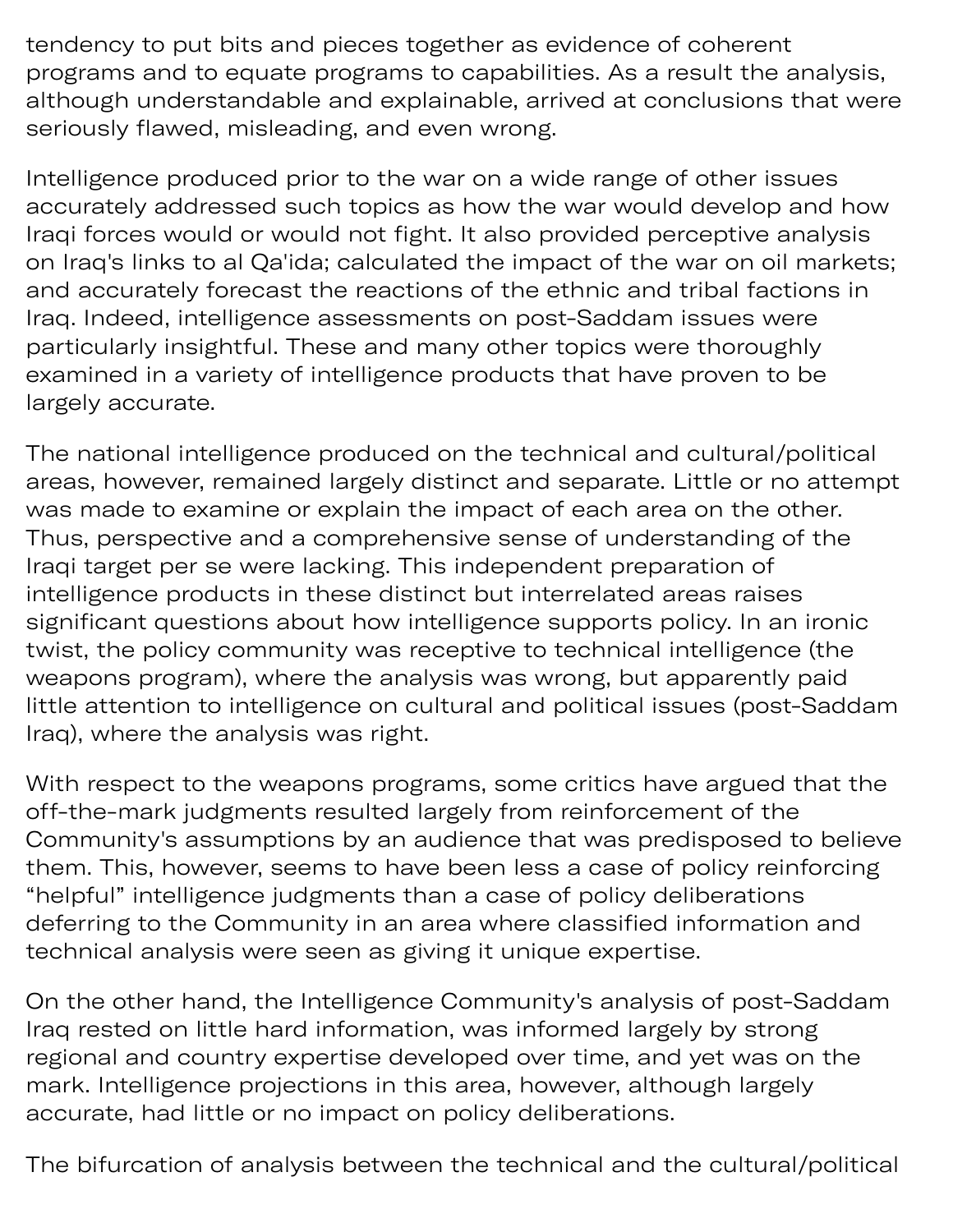in the analytic product and the resulting implications for policy indicates systemic problems in collection and analysis. Equally important, it raises questions about how best to construct intelligence products to effectively and accurately inform policy deliberations.

The bifurcation of analysis between the technical analysis between the technical and the cultural/political and the cultural/political and the cultural/political and the cultural/political analysis between the cultural/po

### The Context

Any examination of the Intelligence Community must acknowledge the impact of more than 10 years of turmoil that adversely affected all collection and analytic efforts, including those on Iraq. The Intelligence Community was designed to focus on the Soviet Union. It had developed a single-minded rigor and attention to detail that enriched its analysis, particularly with respect to Soviet military issues. The end of the Cold War, however, brought to a close that "stable" bipolar world and left the United States without a principal enemy. Although never perfect, the Intelligence Community's analytic efforts against the Soviet threat were generally insightful and its collection largely effective, reflecting the accumulation of deep understanding developed over many years.

Absent this singular focus, in the post-Cold War environment the Intelligence Community struggled to reestablish its identity and purpose in what had become a world of multiple crises and transient threats. The effort to define its priorities was further complicated as policymakers and others raised questions not only about the role of but even the need for intelligence. Accordingly, intelligence came to be seen as an area where the government could reap resource savings. The resulting cutbacks in collection (technical and HUMINT) and analytic resources had a significant adverse impact on Intelligence Community capabilities.

Nonetheless, during the 1990s the Intelligence Community confronted numerous crises in which to demonstrate the relevance of intelligence analysis to policy deliberations. Regional conflicts, such as the first Gulf war and follow-on sanctions against Iraq, the breakup of Yugoslavia, and emerging threats from North Korea and Iran provided tests for intelligence. The Community's collection and analysis performance over this period, however, was seen as inconsistent and sometimes faulty, leaving important customers still wondering about the relevance of the intelligence input to policy deliberations.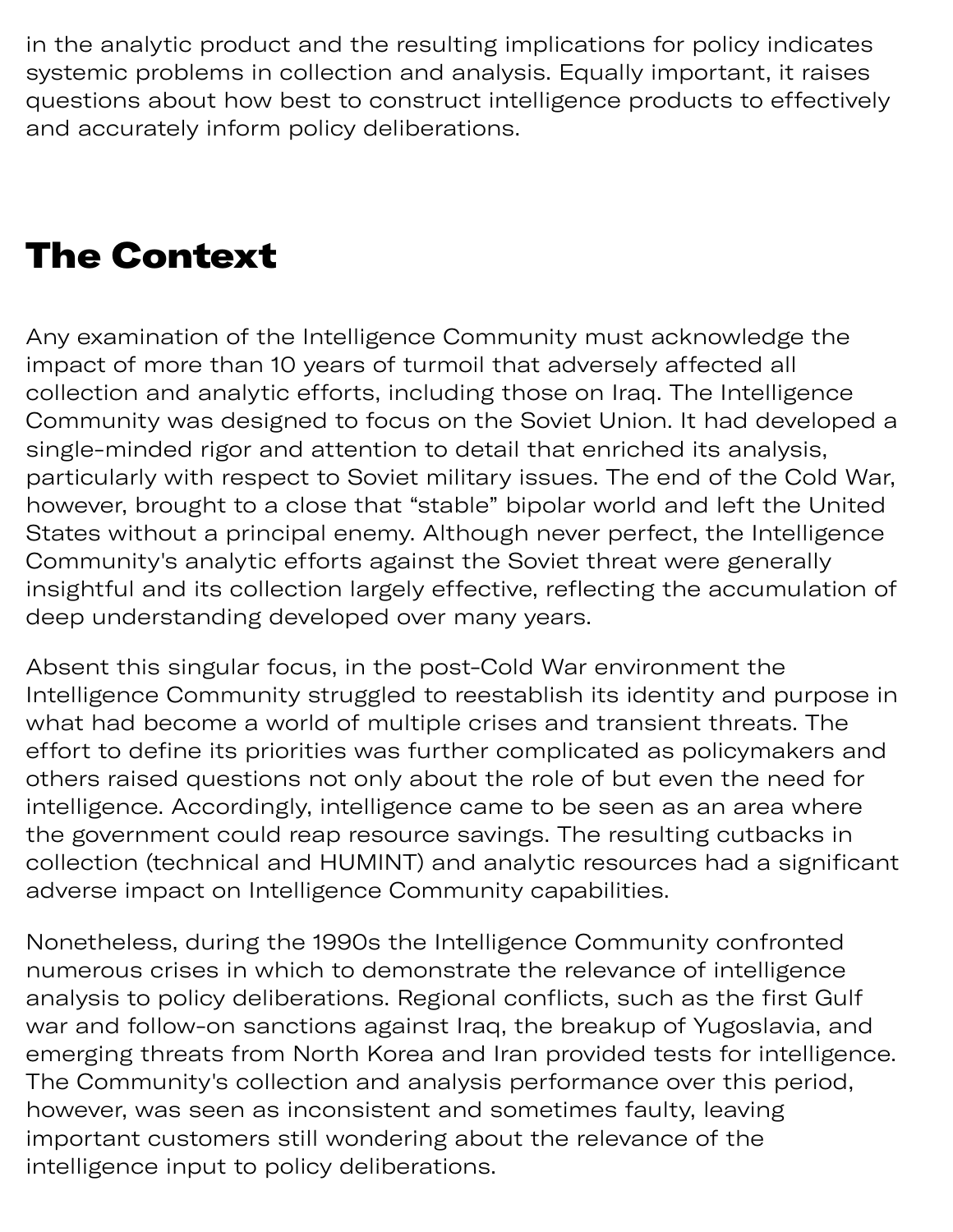A significant contributor to this uneven performance was, and still is, the Community's tendency to establish single-issue centers and crisisresponse task forces. By stripping expertise from regional offices, they diminish the overall ability to provide perspective and context for those issues. The resources seldom get returned to the line offices, which historically have been better equipped to provide complete perspectives on country and regional issues.

Although resources increased marginally over the decade, they were not as robust or focused as the capabilities devoted to the Soviet Union and were seen by the Intelligence Community as inadequate to deal conclusively with the multiplicity of threats. Accordingly, the Community in critical situations has faltered in its analyses and failed to collect pertinent information. This has occurred over a length of time and across crises sufficient in number, quite apart from Iraq, to indicate systemic issues rather than just occasional missteps.

#### Collection Impeded and Misdirected

Intelligence collection against Iraq fell far short of the mark. The intelligence base for collection and analysis was thin and sketchy. The Intelligence Community had nothing like the richness, density, and detail that it worked hard to develop and became accustomed to having on Soviet issues during the Cold War. To a significant extent this resulted from the reduction over the past decade of the professional collection management cadre capable of integrating HUMINT, imagery, and signals intelligence capabilities into coherent strategies. This development was compounded by the increased separation of collection professionals from the analytic cadre who had been intimately involved in identifying collection gaps, needs, and priorities and developing collection strategies.

Placing these developments in a broader context, however, is important. Iraq was not the only significant intelligence problem facing the Community in the years immediately preceding the war. Counterterrorism and counterproliferation were given higher priority and absorbed much of the clandestine service's capability and leadership attention. Weapons programs in both North Korea and Iran received higher priority than those in Iraq until late 2002. In Iraq, technical collection priorities emphasized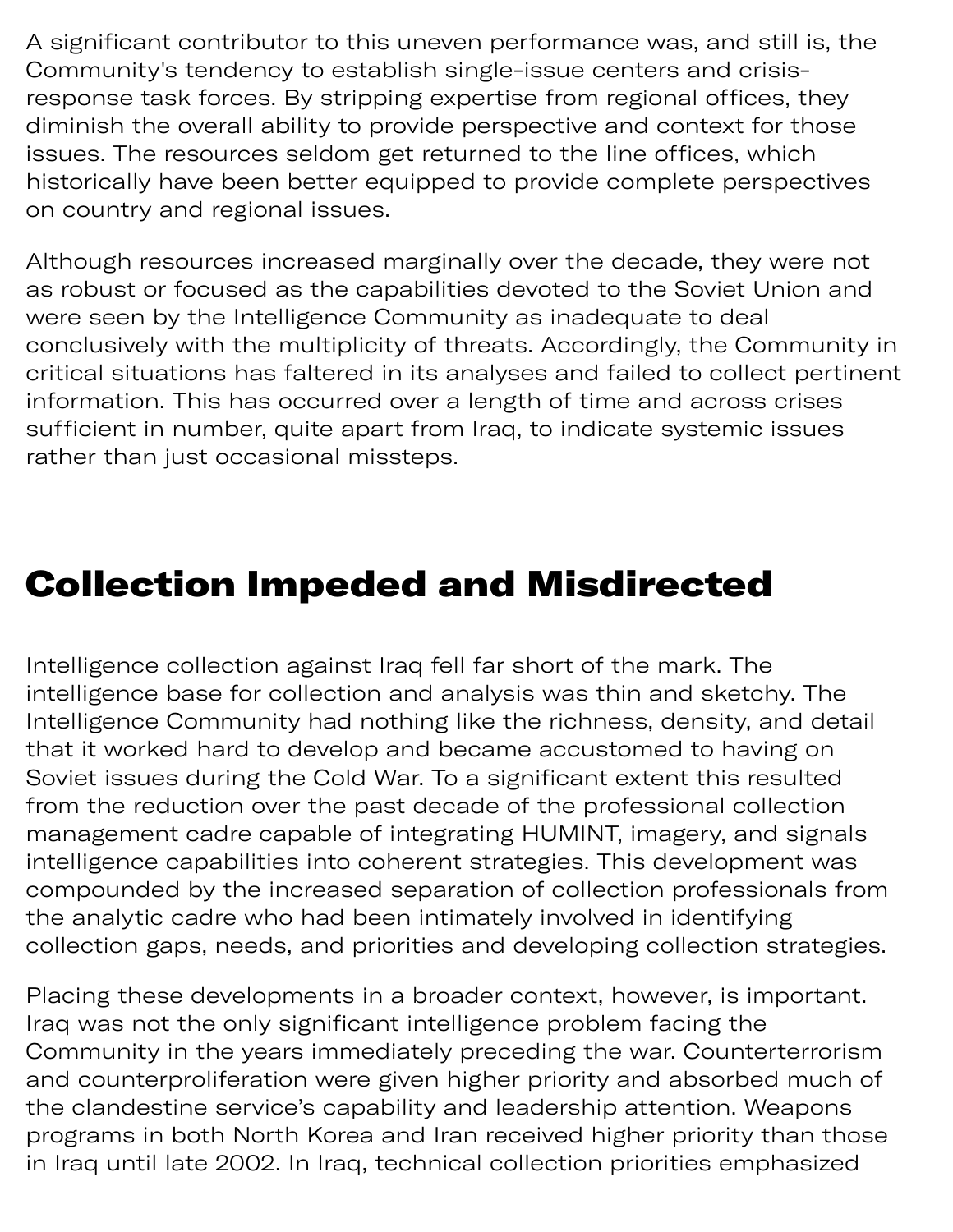coverage of the Iraqi air defense system in southern Iraq in support of US military operations and prevented collection on other important targets in Iraq.

A number of other factors added to the difficulty of clandestine collection on the Iraq target. The Iraqis took pains to carefully hide their WMD programs. People and operations were protected from US intelligence by a variety of methods, including isolating scientists and technicians involved in the programs and employing effective camouflage, concealment, and deception efforts. The Iraqis had learned well about US intelligence during more than 10 years of confrontation and war.

Nevertheless, collection of information on difficult targets is the core mission of intelligence and in the Iraq case it did not measure up. Many of the more sophisticated clandestine technical collection techniques did not produce results. The Iraq WMD target was given a high priority over more than a decade, even if not the highest. Still, the Intelligence Community did not have conclusive evidence on what the Iraqis were working on, what they had achieved, which programs were ongoing, who was working them, or what the doctrines for use might be. Conversely, the Community saw no evidence that WMD programs were slowed, put on hold, or even nonexistent. Nor did it understand why Saddam's devious and obstructionist behavior continued if, as he claimed, he had no stockpiles of banned weapons.

US intelligence collection strategies contributed to the problem. Looking for information on a particular subject with a preconception of what is needed is almost certain to result in data that reinforces existing assumptions. The Community directed its collection capabilities to filling in what it thought were gaps in information about WMD programs, monitoring progress, looking for new developments in weapons and delivery systems, and identifying efforts to acquire materiel and technology abroad. Based on the hard information collected by US military forces and UN inspectors during and following the first Gulf war, reinforced by subsequent bits of information, the Intelligence Community and the US defense establishment had little doubt that Iraq was continuing development of WMD.

Collection was not focused or conceptually driven to answer questions about the validity of the premise that the WMD programs were continuing apace. This problem is well illustrated by a comprehensive collection support brief describing intelligence needs published by the DCI Center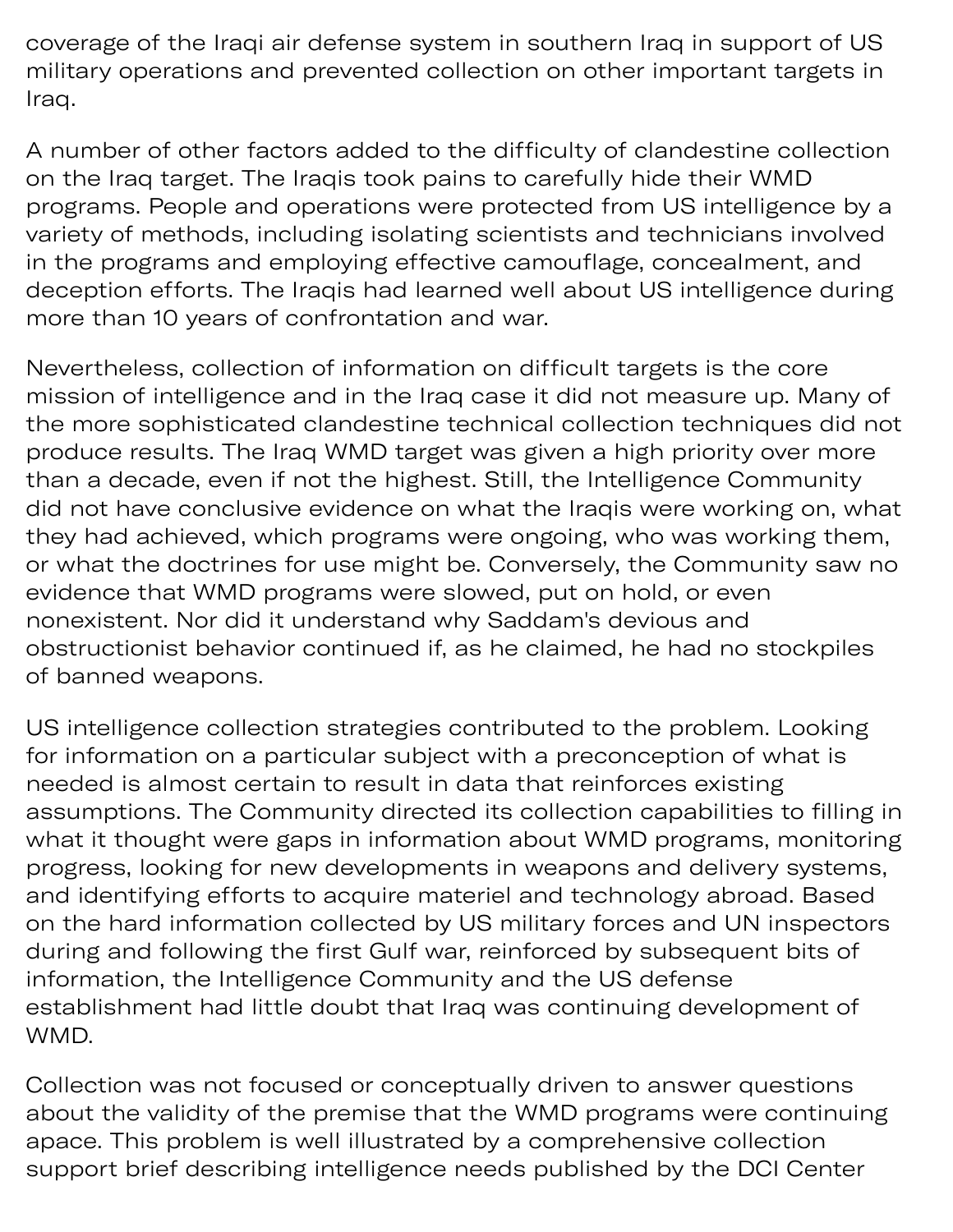for Weapons Intelligence, Nonproliferation, and Arms Control. It was published contemporaneously with the 2002 National Intelligence Estimate on WMD. The brief describes in great detail the information required to support analysis of Iraq's weapons programs. The intent of the brief was to expose gaps in knowledge about what was believed to be aggressive, ongoing Iraqi weapons programs. The revealed gaps in knowledge were not, however, raised as requirements to address what was not known nor did such gaps raise doubts about prevailing intelligence judgments.

support brief describing intelligence needs published by the DCI Center

Discussing largely space-based collection systems at an unclassified level is difficult, but a few observations are possible. Despite a wide variety of technical capabilities available to the US, these systems were able to provide accurate information on relatively few critical issues. Monitoring Iraqi reactions to inspections was informative as was reporting on Iraqi acquisition efforts. Technical collection lends itself to monitoring largescale, widespread targets, a condition not met in the Iraqi case. Analysis of Iraq's WMD programs, therefore, provides an excellent case study for an assessment of the limitations of relying too heavily on technical collection systems with little acknowledgement of the political/cultural context in which such programs exist.

Accordingly, surprisingly little collection was directed against several key issues. Neglected

topics for collection included the social, cultural, and economic impacts on Iraq of nearly 20 years of war and 10 years of sanctions and isolation. Little attention appears to have been paid, for example, to collecting information on the oil-for-food program. Considerable speculation was voiced that several countries and individuals were profiting from this program. Despite the fact that many of the targets for this subject were outside Iraq, it received only sporadic attention.

Although collection itself was a problem, analysts were led to rely on reporting whose sourcing was misleading and even unreliable. In the case of US clandestine reporting, it too often used different descriptions for the same source, leading analysts to believe they had more corroborative information from more sources than was actually the case. In addition, some critical judgments were made on the basis of intelligence provided by foreign intelligence services. Some of those liaison sources were not available to the US, and some key information obtained from liaison proved to be false.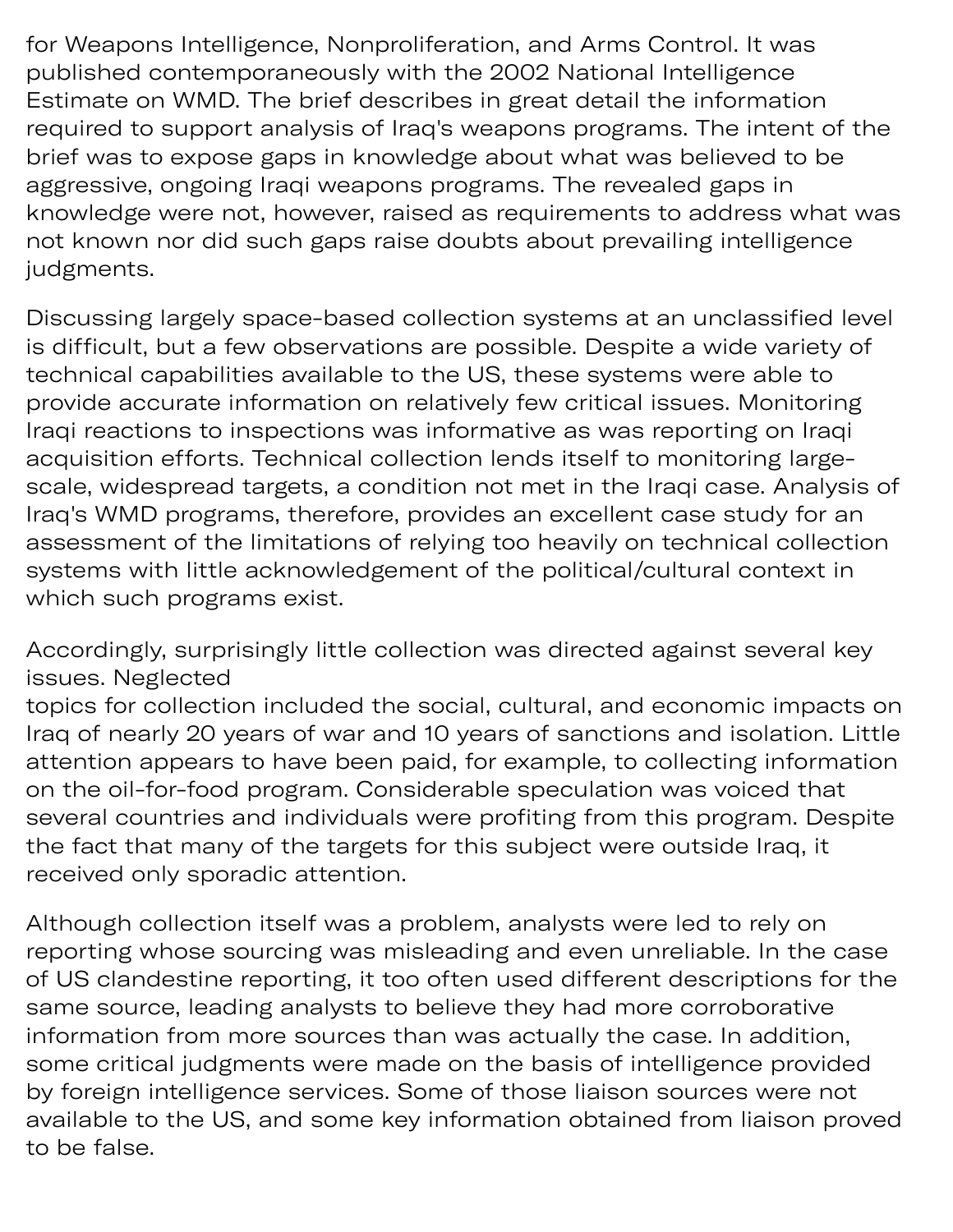The Intelligence Community knows how to collect secret information, even though in the Iraq situation it did not perform this function well. On the other hand, the acquisition of "softer" intelligence on societal issues, personalities, and elites presents an even greater challenge. This latter information can be found in databases, but they are too often only accessible indirectly and with considerable effort. It may also reside in the minds of groups of people who are accessible but not easily approachable and who do not fall into the category of controlled agents. Although there is a strong argument that the clandestine service should not divert its attention away from collecting "secrets," information on the stresses and strains of society may be equally, if not more, important. This type of information, however, does not fit with the reward system in the collection world and can be difficult to fully assess and to integrate with other information.

In the case of Iraq, collection strategies were weak and unimaginative and failed to get the richness and density of information required. A careful examination might have addressed the long-neglected question of the value added by the different types of intelligence—e.g., SIGINT and IMINT relative to the resources devoted to them. Collection on Iraq also was the victim of inadequate funding and too intense competition between top priority targets. Finally, Iraq demonstrates that collection strategies must take into account that the absence of dangerous activity in a targeted country cannot be convincingly demonstrated in the presence of a secretive and devious regime. Or, put differently, collection strategies should recognize the extreme difficulty of requiring such a regime to prove the negative in the face of assumptions that it is dissembling. Overall, the Intelligence Community did not acquit itself well in developing collection strategies on Iraq.

# Analysis Adversely Affected

No single act of omission or commission accounts for the inconsistent analytic performance of the Intelligence Community with regard to Iraq. It appears to be the result of decisions made, and not made, since the fall of the Soviet Union, which had an impact on the analytical environment analogous to the effect of the meteor strikes on the dinosaurs. Nothing was the same afterwards. In response to changed priorities and decreased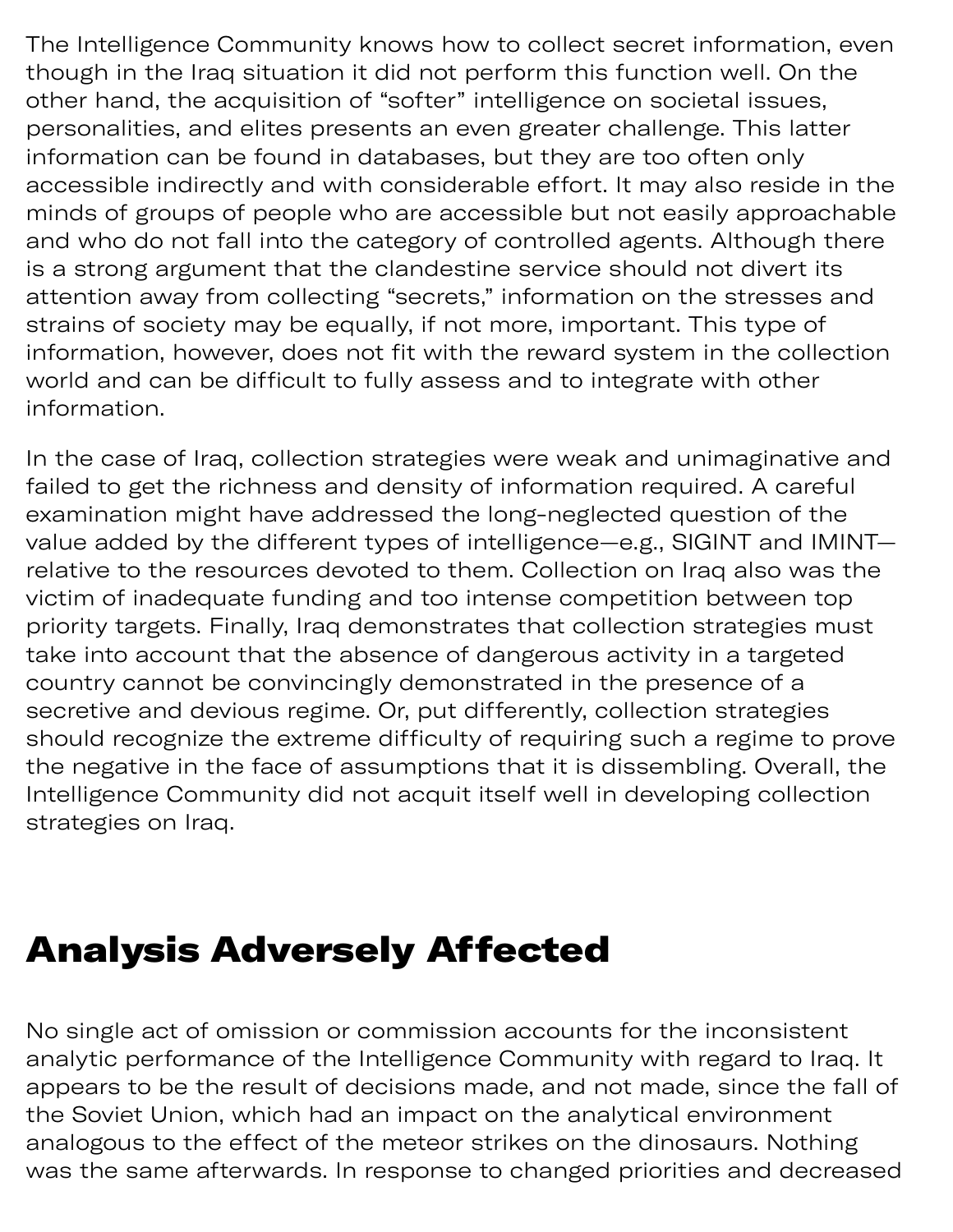resources, the Intelligence Community's analytic cadre underwent changes in both its organization and its methodological orientation. Perhaps the most significant change was the shift away from long-term, in-depth analysis in favor of more short-term products intended to provide direct support to policy. Done with the best of intentions, this shift seems to have had the result of weakening elements of the analytic discipline and rigor that characterized Intelligence Community products through the Cold War.

The kind of intellectual-capital-intensive analysis that traditionally and effectively preceded policy deliberations was unavailable because of the shift away from research-oriented analytic investments. In reviewing the national intelligence products associated with Iraq, we found that they too often dealt, seriatim, with a broad range of subjects but without extensive cross-reference, and with no attempt to synthesize a broader understanding of Iraq out of the many detailed pieces that were prepared. The absence of such a contextual effort contributed to assessments that failed to recognize the significance of gaps in collection that may have been more evident when viewed from a larger perspective.

The absence of a unifying analysis was also disguised by the rapidity and volume of interactions between intelligence and policy deliberations. Eagerly responsive to quickly developed policy requirements, the quick and assured response gave the appearance of both knowledge and confidence that, in retrospect, was too high.

Of all the methodological elements that contributed, positively and negatively, to the Intelligence Community's performance, the most important seems to be an uncritical acceptance of established positions and assumptions. Gaps in knowledge were left undiscovered or unattended, which to some degree is explainable by the absence of pervasive, intrusive, and effective collection in Iraq. Although many products were appropriately caveated, the growing need to caveat judgments to explain the absence of direct intelligence did not seem to provoke internal review within the Intelligence Community. Indeed, although certain gaps were acknowledged, no product or thread within the intelligence provided called into question the quality of basic assumptions, hastening the conversion of heavily qualified judgments into accepted fact.

As noted earlier, the growing use of centers also contributed to what was at best a problematic result. The Intelligence Community has generally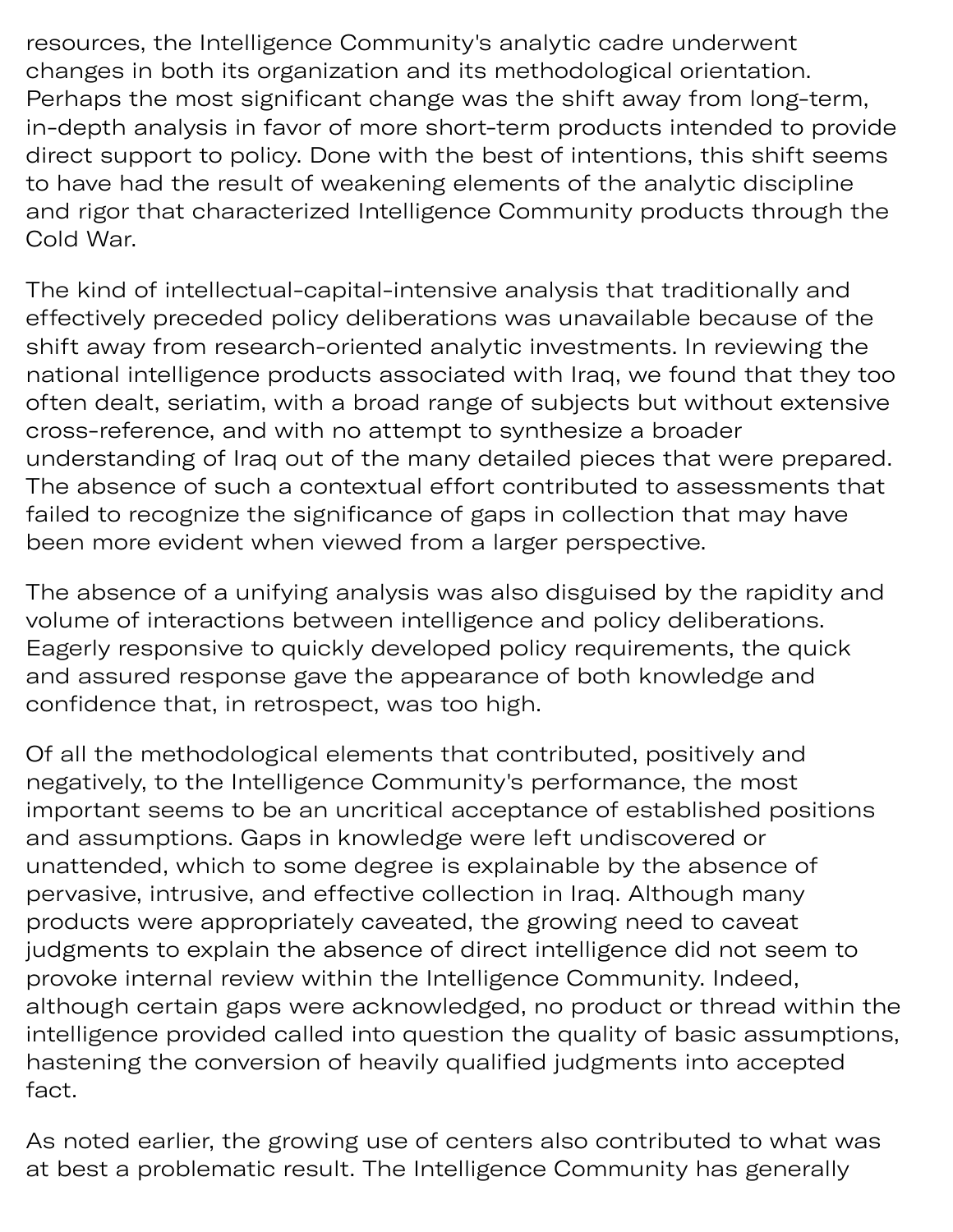at best a problematic result. The Intelligence  $\mathcal{L}_\text{max}$ considered centers a useful organizational concept to concentrate analytic and collection capabilities against a carefully defined target set or issue. They also have the effect, however, of drawing resources away from more broadly based organizations. The post-Cold War reductions throughout the Intelligence Community made this a critical but insidious factor. Analysis of Iraq's weapons of mass destruction thus became the purview of technically competent analysts, but as has been described elsewhere, their efforts were not leavened through review by more broadly based colleagues.

Finally, quality control was weakened. The extensive layers of critical management review that traditionally served to ensure both the validity and standing of finished intelligence products seem to have been ineffective in identifying key issues affecting collection and analysis. Allowing for a satisfying sense of voluminous production, and reflecting the approval of receptive consumers, the policy-heavy process provided positive feedback, while the narrowly focused internal architecture lacked the self-awareness that could otherwise have raised serious and timely warnings.

### Interaction with the Policy Community

Few issues have engaged greater policymaker interest in intelligence than those concerning Iraq—particularly the questions of weapons of mass destruction and Saddam's links to al-Qa'ida. The demands for intelligence in the months leading up to the war were numerous and intense. The Intelligence Community responded to the overwhelming consumer demand with an ever-increasing stream of analysis— both written and oral. Neither means of communication, however, served the policy community as well as it might have.

In periods of crisis, when demands are high and response time is short, most written intelligence production is in the form of policy-driven memos and briefs and pieces written for daily publications. The result of this narrowly focused and piecemeal intelligence flow is that it neither fosters continuity of analysis nor provides a context within which to place seemingly unrelated information. In the case of Iraq, national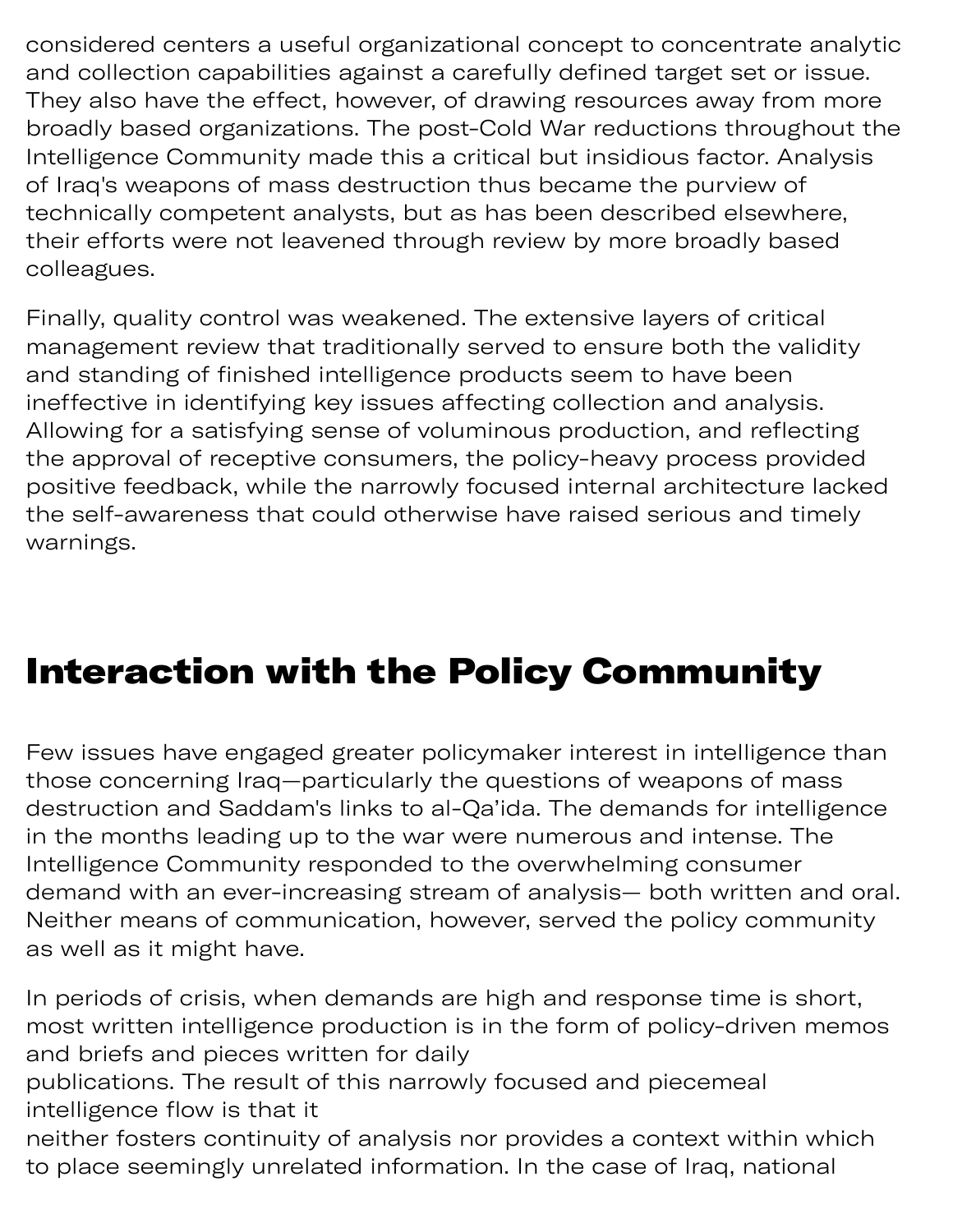intelligence did not provide a comprehensive picture of how the country functioned as a whole. The Intelligence Community has made substantial, although sporadic, efforts over the past decade and a half to explore better and more technologically advanced methods of communicating with consumers. The results, however, have been modest at best. The requirement to have background and contextual information available at the policymaker's fingertips in a timely fashion remains unfulfilled.

The policy community was also ill served by the national intelligence estimate (NIE) process. NIEs rarely represent new analysis or bring to bear more expertise than already exists in analytic offices; indeed, drafters of NIEs are usually the same analysts from whose work the NIE is drawn. Little independent knowledge or informed outside opinion is incorporated in estimative products. The preparation of an NIE therefore consists primarily of compiling judgments from previous products and debating points of disagreement. The Iraqi WMD estimate of October 2002 was characterized by all of these weaknesses and more. It was done under an unusually tight time constraint—three weeks—to meet a deadline for congressional debate. And it was the product of three separate drafters, each responsible for independent sections, drawing from a mixed bag of analytic product. Consistent application of analytic or evidentiary standards became next to impossible.

The fundamental question is whether national intelligence estimates add value to the existing body of analytic work. Historically, with few exceptions, NIEs have not carried great weight in policy deliberations, although customers have often used them to promote their own agendas. The time may have come to reassess the value of NIEs and the process used to produce them.

Oral communications have their own set of problems. While direct engagement with the policy community is essential for intelligence to have an impact, too close association with policy deliberations can be troublesome. In the case of Iraq, daily briefings and other contacts at the highest levels undoubtedly influenced policy in ways that went beyond the coordinated analysis contained in the written product. Close and continuing personal contact, unfettered by the formal caveats that usually accompany written production, probably imparted a greater sense of certainty to analytic conclusions than the facts would bear.

Some in the Intelligence Community and elsewhere hold the view that intense policymaker demands in the run-up to the war constituted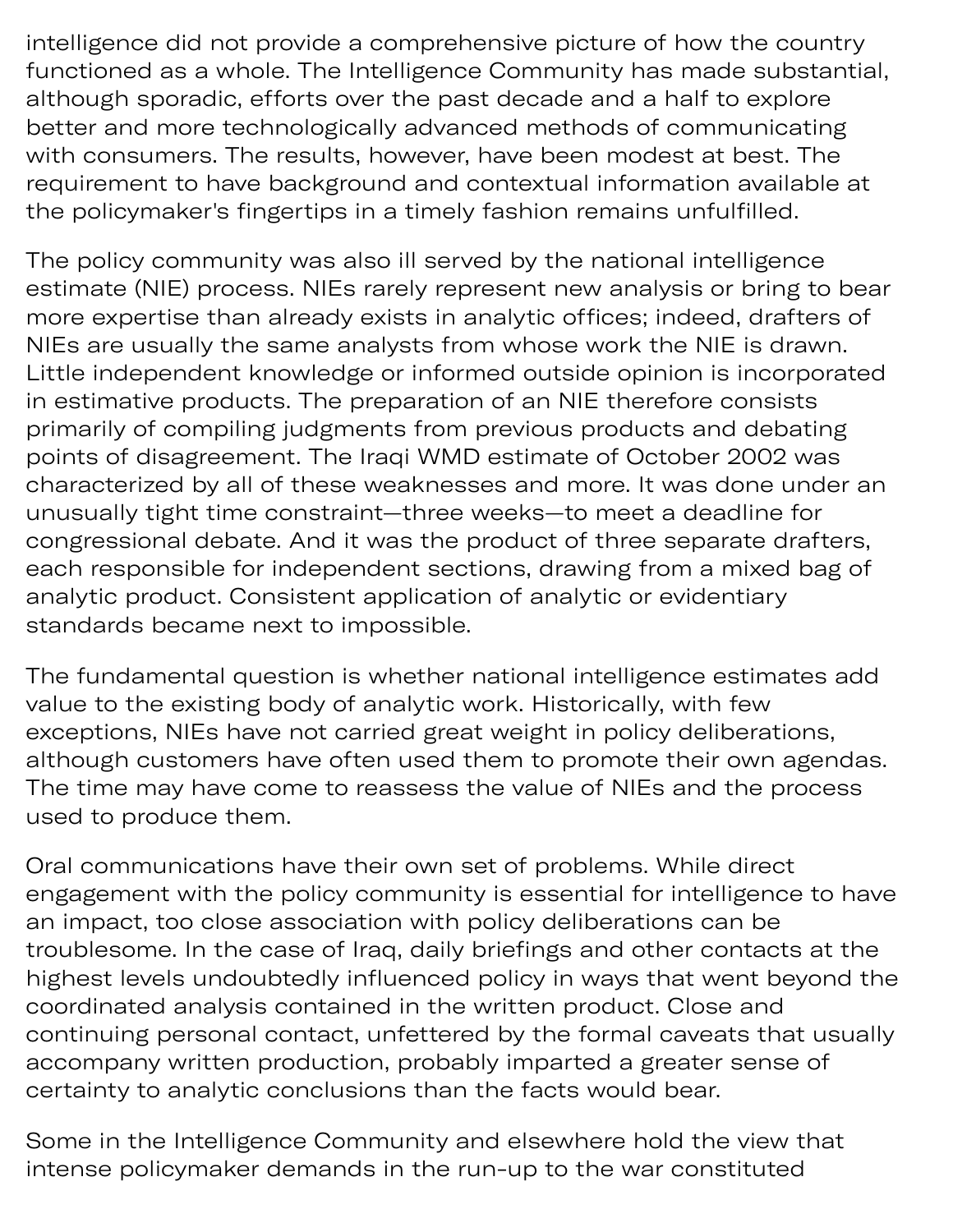intense policymaker demands in the run-up to the war constituted inappropriate pressure on intelligence analysts. Although viewed in that context as a problem, serious pressure from policymakers almost always accompanies serious issues. The more relevant issue is how the Intelligence Community responded to the climate of policy-level pressure and expectations. Whether or not this climate contributed to the problem of inconsistent analytic performance, however, remains an open question.

The cases of WMD and Iraq's links to al-Qa'ida illustrate two different responses to policy pressure. In the case of al-Qa'ida, the constant stream of questions aimed at finding links between Saddam and the terrorist network caused analysts to take what they termed a "purposely aggressive approach" in conducting exhaustive and repetitive searches for such links. Despite the pressure, however, the Intelligence Community remained firm in its assessment that no operational or collaborative relationship existed. In the case of Iraq's possession of WMD, on the other hand, analytic judgments and policy views were in accord, so that the impact of pressure, if any, was more nuanced and may have been considered reinforcing. Although it is possible that in the absence of strong policy interest, analysts would have been more inclined to examine their underlying assumptions, it is unlikely that such examination would have changed judgments that were longstanding and firmly held.

### Final Thoughts

The intelligence world is one of ambiguity, nuance, and complexity. Dealing with these elements is difficult in the world intelligence serves, where success or failure is the uncomplicated measure by which the Intelligence Community is judged. The controversies over Iraq intelligence can be expressed in the contrast between these two worlds: carefully crafted national intelligence that ultimately failed in its singular mission to accurately inform policy deliberations. This report, the result of over two years of review and consideration, reflects the same contrast. On the one hand, it recognizes the enormous efforts undertaken, the long hours and the intense debate. On the other hand, it describes failures and weaknesses that cannot be ignored or mitigated.

Failures of collection, uncritical analytical assumptions, and inadequate management reviews were the result of years of well-intentioned attempts